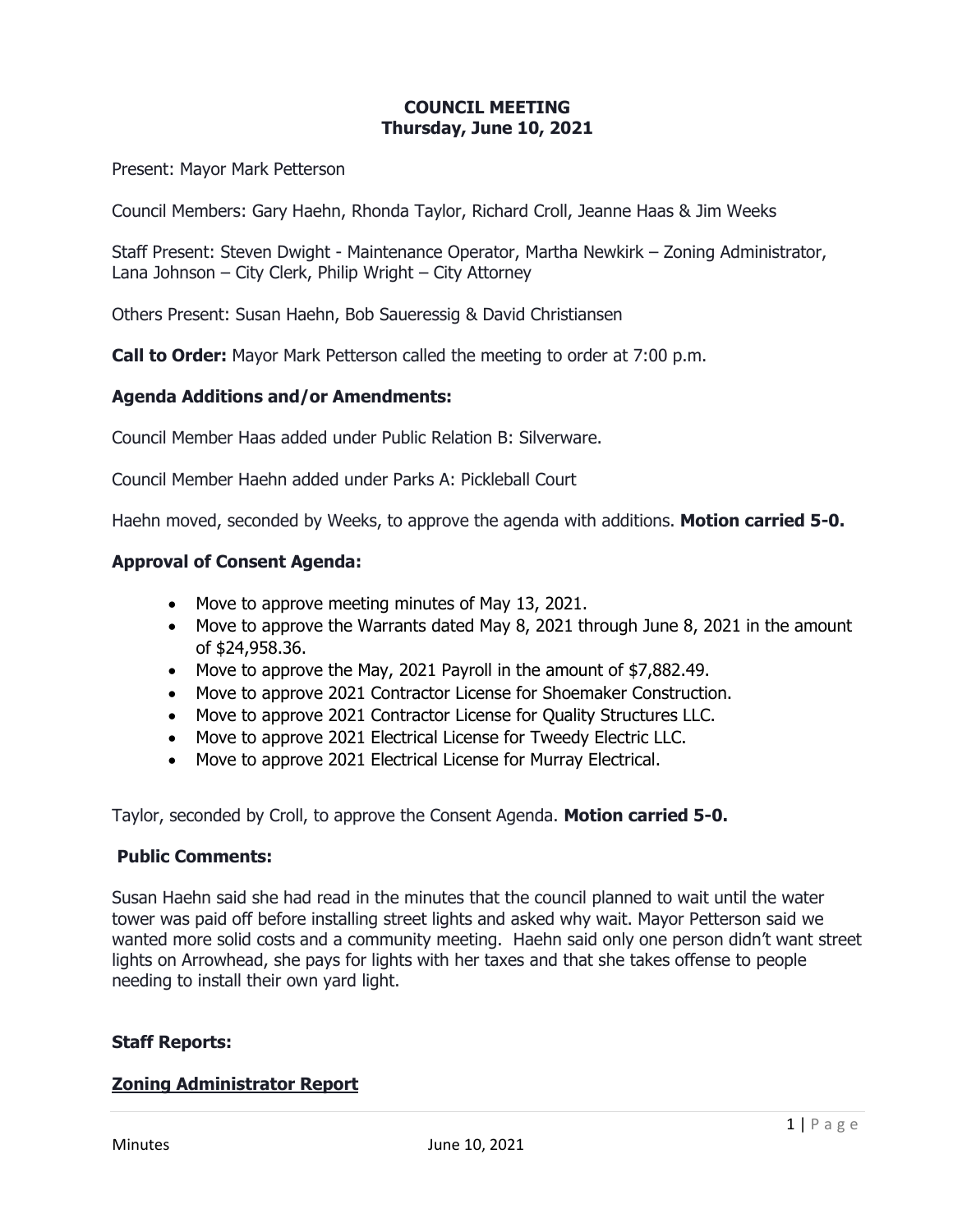• Zoning Administrator Newkirk said she has received a lot of questions on what people can do. She feels that when the price of wood comes down, people will be building.

# **Code Enforcement Officer**

• Mayor Petterson would like to appoint Randy Rogers as Code Enforcement Officer.

Taylor moved, seconded by Haas to accept the appointment of Randy Rogers for Code Enforcement Officer. **Motion carried 5-0.**

Council Member Haehn asked why we weren't able to keep someone in code enforcement. Mayor Petterson told him the last person moved out of town.

# **Maintenance Operator Report**

- Fish delivered 6/7 sizes vary from 1 lb to 2.5 lbs
- Salt storage building  $-$  would like to start budgeting
- Electric @ Jones Park would like to get quotes on replacing the electrical
- Power/RV plug @shelter house would like to start budgeting
- Hydrovac meter replacement will be \$80 per meter and 52 need to be replaced

# **City Clerk Report**

- Workers Comp refund
- Dog at large complaint
- Community Building Calendar rentals June – 4<sup>th</sup> Radiant Life, 5<sup>th</sup> & 6<sup>th</sup> private event, 11<sup>th</sup> & 12<sup>th</sup> Strawnfest, 13<sup>th</sup> private event, 15<sup>th</sup> IBEW, 18<sup>th</sup> & 19<sup>th</sup> private event, 24<sup>th</sup> 1/<sub>2</sub> day private event, 25<sup>th</sup> – July 5<sup>th</sup> Radiant Life Youth Group

<u>July</u> – 1<sup>st</sup> – 5<sup>th</sup> Radiant Life Youth group, 10<sup>th</sup> – 15<sup>th</sup> – Radiant Life VBS, 20<sup>th</sup> – IBEW, 24<sup>th</sup> – private event

# **City Attorney Report**

- SB 13/HB 2104 explained revenue neutral rate. Council Member Weeks asked if this was discussed last meeting "I'm in the dark here". Wright said we just found out about it. The budget limit was on dollars and will now be on mil.
- Nuisance Property attended a conference and nuisance property was a topic which a lot of cities are struggling with. The process can go to municipal court and there would be fines or jail, but the offender wouldn't have to clean the property. On the administrative side, due process. Write up the property, appeal, request a hearing just for the city to have to clean it up and assess costs against property taxes.
- City Attorney Wright responded to Council Member Weeks regarding his email asking about building permits and contractor's licenses. Weeks wanted a building permit pulled since the contractor wasn't licensed at the time the permit was issued. City Attorney Wright explained that if the City pulled the permit, it would open the City to a lawsuit since the City would be at fault, not the permit holder. Also in the email were questions about auctions. Wright said he believed a permit was issued but the publication hasn't been located. Zoning Administrator Newkirk asked why it was suddenly a problem. Council Member Taylor would like to revisit ordinances and look at our zoning permits and how many days for a build to start. Coffey County is talking about having a countywide building inspector. Council Member Haehn mentioned the old zoning only covers eight of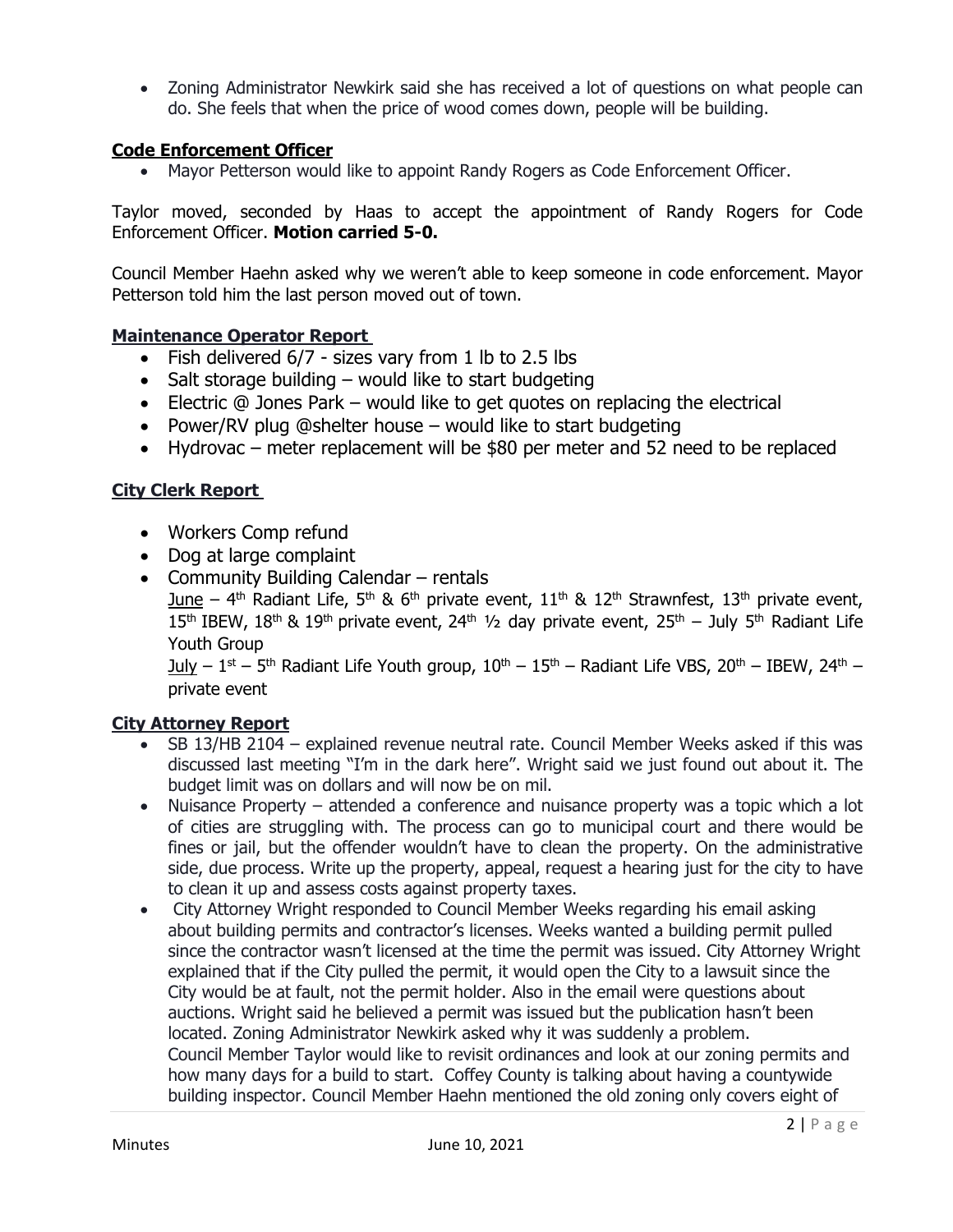the codes, it would be nice to have everything covered. Council Member Weeks said he has something drafted. City Attorney Wright said the framework is counting on people doing it right, that is why they are insured and bonded. Council Member Taylor asked to make it user friendly. Why is it easier to get things done in Burlington than New Strawn? The Council is to write something up and submit it to City Attorney Wright.

- Permits issued the Zoning Administrator has a lot of discretion but the permit holder doesn't always do what they say they will do. The city has rules and laws and we should follow them. If things come up that needs to be fixed just make sure we have all the info before making changes. Zoning Administrator Newkirk commented that the zoning administrator should spend more time helping people rather than finding a way to stop them.
- Violation letter- will work on a resolution for next meeting for the city clerk to sign violation letters when the code enforcement office isn't available.

# **Mayor's Report** – No report

### **Finance and Economic Development:** Jeanne Haas

Haas moved, seconded by Croll to have a special meeting, Thursday, June  $24<sup>th</sup>$  at 5:30 pm for budget planning and to look at building ordinances. **Motion carried 5-0.**

### **Community Building Report:** Richard Croll – No report

Council Member Haas would like to thank Maintenance Operator Dwight for everything Steven did with the community building to get it ready for Strawnfest.

#### **Utility Report:** Jim Weeks

#### Water Usage & Loss Report

• Council Member Weeks said the water loss was at 9.7% when we had been at 6%. Steven explained there and been a power glitch last month and the tower had some overflow.

### **Street Report: Rhonda Taylor**

• No updates – contractors are back logged due to the weather.

### **Public Relations :** Jeanne Haas

- Strawnfest 2021 Update signage is needed to help watch out for runners. As of meeting time 30 total runners were signed up with 14 running in person. 6 am, 6/11 the tent will go up at the community building, Steven will be putting the flags out and Rhonda and Jeanne will be cooking hot dogs.
- ADDED Silverware a bag of military silverware was found at the community building. It was decided that the Haehn family had donated it to the community building but that a donation to the museum might be more appropriate. Susan Haehn is to reach out to the Coffey County Museum.
- Utensils are missing from the community building